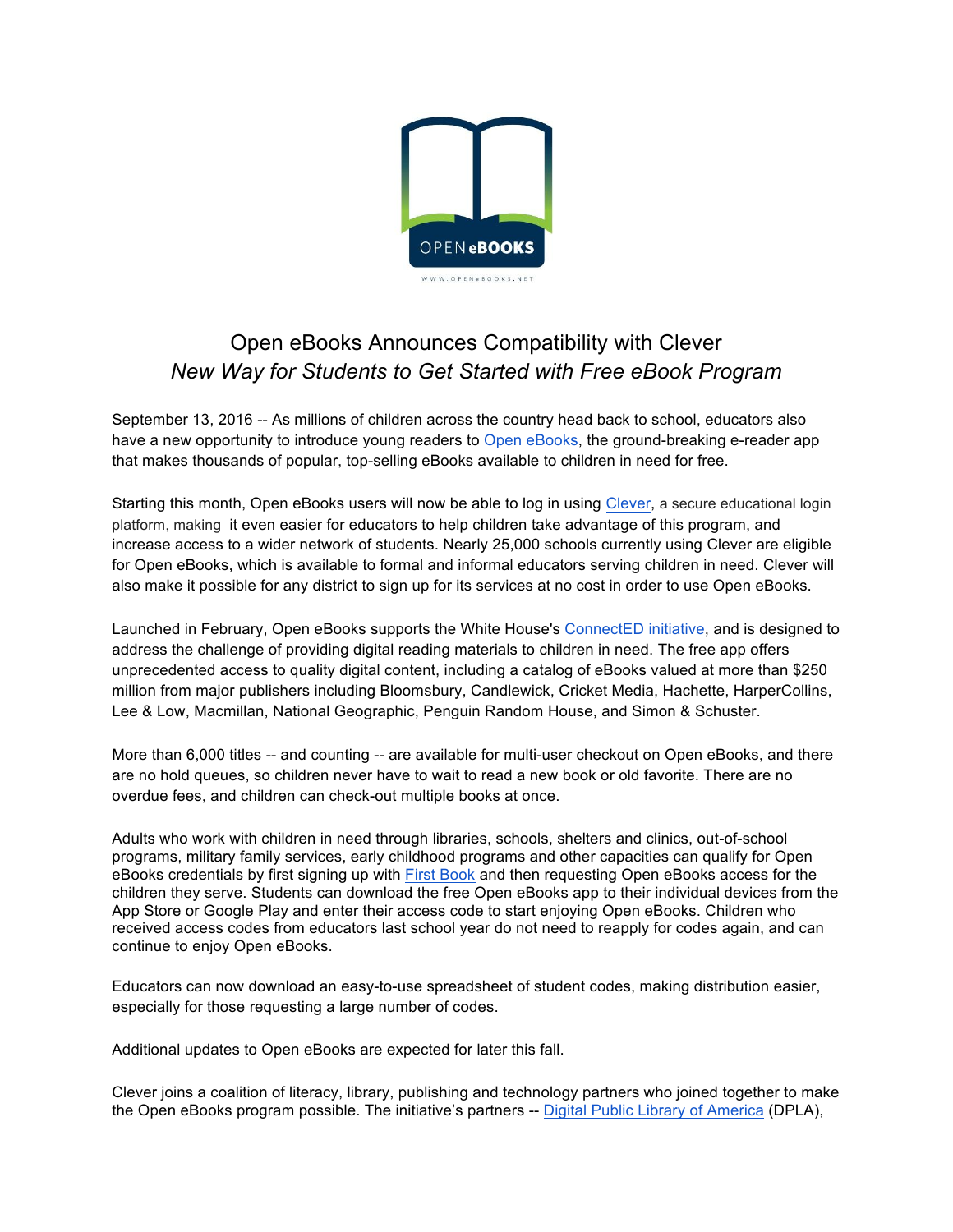First Book, and The New York Public Library (NYPL), with content support from digital books distributor Baker & Taylor -- created the app, curated the eBook collection, and developed a system for distribution and use. They received financial support from the Institute of Museum and Library Services (IMLS) and the Alfred P. Sloan Foundation, with content contributions from major publishers.

Information and updates on the initiative will be shared on the Open eBooks website and on Facebook and Twitter.

## **About the Digital Public Library of America**

Launched in April 2013, the Digital Public Library of America brings together the riches of America's libraries, archives, and museums, and makes them freely available to the world. Connecting digital collections of a growing network of the nation's libraries, archives, and museums, the DPLA provides access to this collection, free to all, through its website and API. Learn more about the DPLA by watching this brief video or by visiting https://dp.la.

## **About The New York Public Library**

The New York Public Library is a free provider of education and information for the people of New York and beyond. With 92 locations—including research and branch libraries—throughout the Bronx, Manhattan, and Staten Island, the Library offers free materials, computer access, classes, exhibitions, programming and more to everyone from toddlers to scholars, and has seen record numbers of attendance and circulation in recent years. The New York Public Library serves more than 18 million patrons who come through its doors annually and millions more around the globe who use its resources at nypl.org. To offer this wide array of free programming, The New York Public Library relies on both public and private funding.

## **About First Book**

First Book is a non-profit social enterprise that has distributed more than 150 million books and educational resources to programs and schools serving children in need throughout the United States and Canada. By making new, high-quality books and educational resources available on an ongoing basis to its network of educators and program leaders, First Book is transforming the lives of children in need and elevating the quality of education. For more information, please visit firstbook.org or follow the latest news on Facebook or Twitter.

## **About Baker & Taylor**

Baker & Taylor is the premier worldwide distributor of books, digital content and entertainment products from approximately 25,000 suppliers to over 20,000 customers in 120 countries. The company offers cutting-edge digital media services and innovative technology platforms to thousands of publishers, libraries, schools and retailers worldwide. Baker & Taylor also offers industry leading customized library services and retail merchandising solutions. For more information, visit www.baker-taylor.com.

## **About Clever**

Clever is the platform that powers technology in the classroom. Founded in 2012 by educators and technologists who knew that widely available educational apps could improve both teaching and learning, but that tools to deploy and secure the applications were simply unavailable. Today, one in three innovative K-12 schools in the U.S. trust Clever to secure their student data as they adopt learning apps in the classroom. In 2014, Clever won the 'Crystal Clear' award by the Digital Innovation Learning Awards. It is also the trusted provider of the American Federation of Teachers, who uses Clever to secure its own 'Share my Lesson' platform with its teacher members. Backed by Sequoia Capital, Lightspeed Partners, Peter Thiel's Founders Fund, and GSV Capital, Clever currently has 100 employees and is based in San Francisco, California. For more information visit www.clever.com